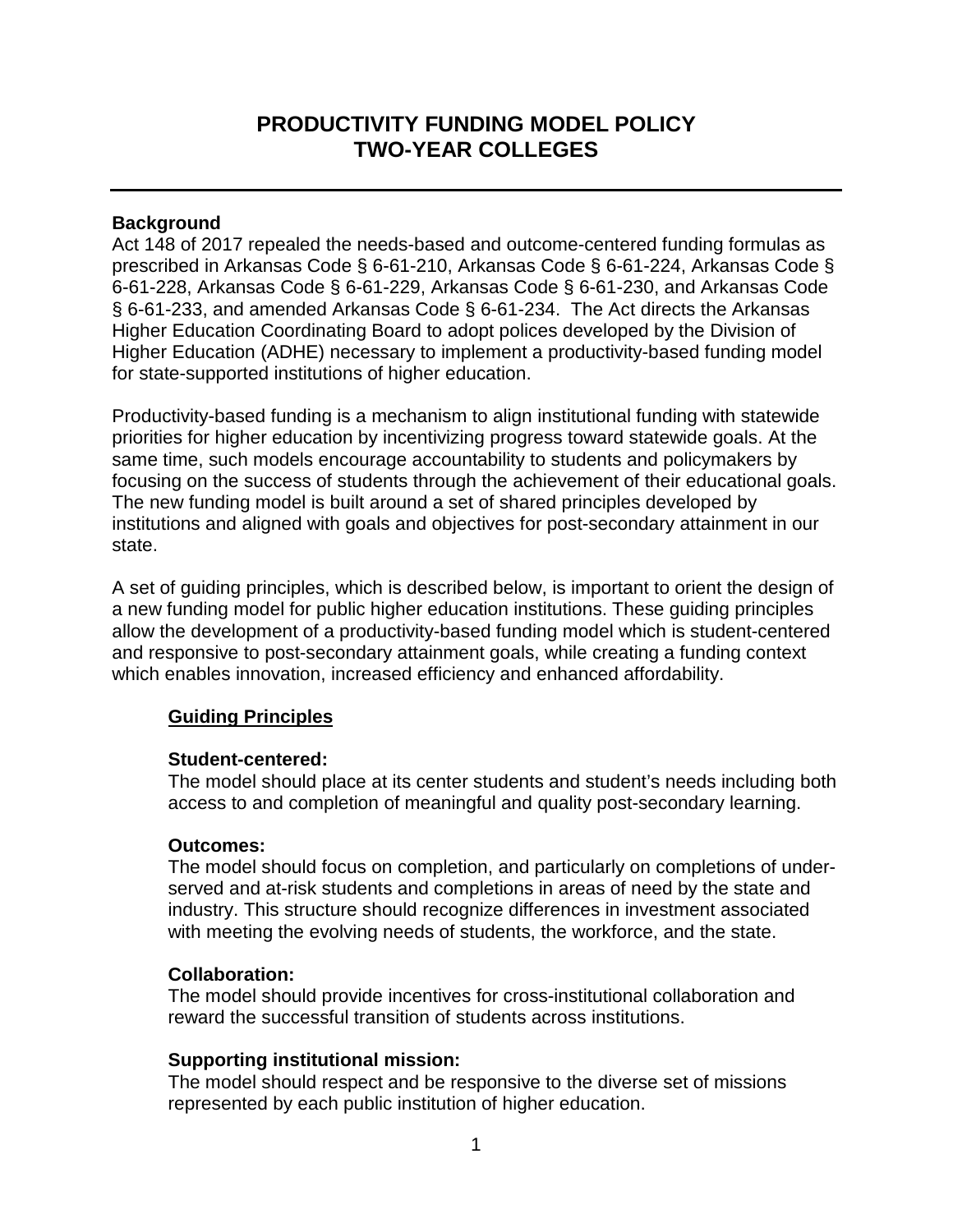### **Formula structure:**

The model should maintain clarity and simplicity.

### **Flexibility:**

The model should be adaptable in the face of a dynamic institutional and external environment.

### **Stability and transition:**

The model should support short-, mid- and long-term financial stability of the public institutions of higher education, while focusing attention on outcomes and the goals of the state. The transition from the current funding formula to a productivity-based funding formula should allow for a managed and intentional transition process which mitigates negative impact at any one or group of institutions.

#### **Measures**

In addition to incorporating the guiding principles above, measures adopted in the productivity-based funding model should acknowledge the following priorities:

- Differences in institutional missions are recognized and encouraged.
- Completion of students' educational goals should be the most important priority of every institution.
- Progression toward completion recognizes that funding must follow the student.
- Affordability is encouraged through on-time completion, limiting excess credits, and efficient resource allocation.
- Collaboration is rewarded by encouraging successful transfer of students and reducing barriers to student success.
- Potential unintended consequence of raising academic requirements or lowering academic quality to increase completions must be discouraged.

The measures adopted relate to Effectiveness, Affordability and Efficiency. In addition, some adjustments to the model are necessary to respond to the unique missions of some institutions which cannot be captured in the productivity metrics.

Measures will be reviewed every five years to ensure that the model continues to respond to the needs and priorities of the state. A review more frequently than five years is impractical as institutions would not have opportunity to respond in a timely fashion. However, if it is determined that the measures adopted have created unintended consequences, those measures will be reviewed immediately.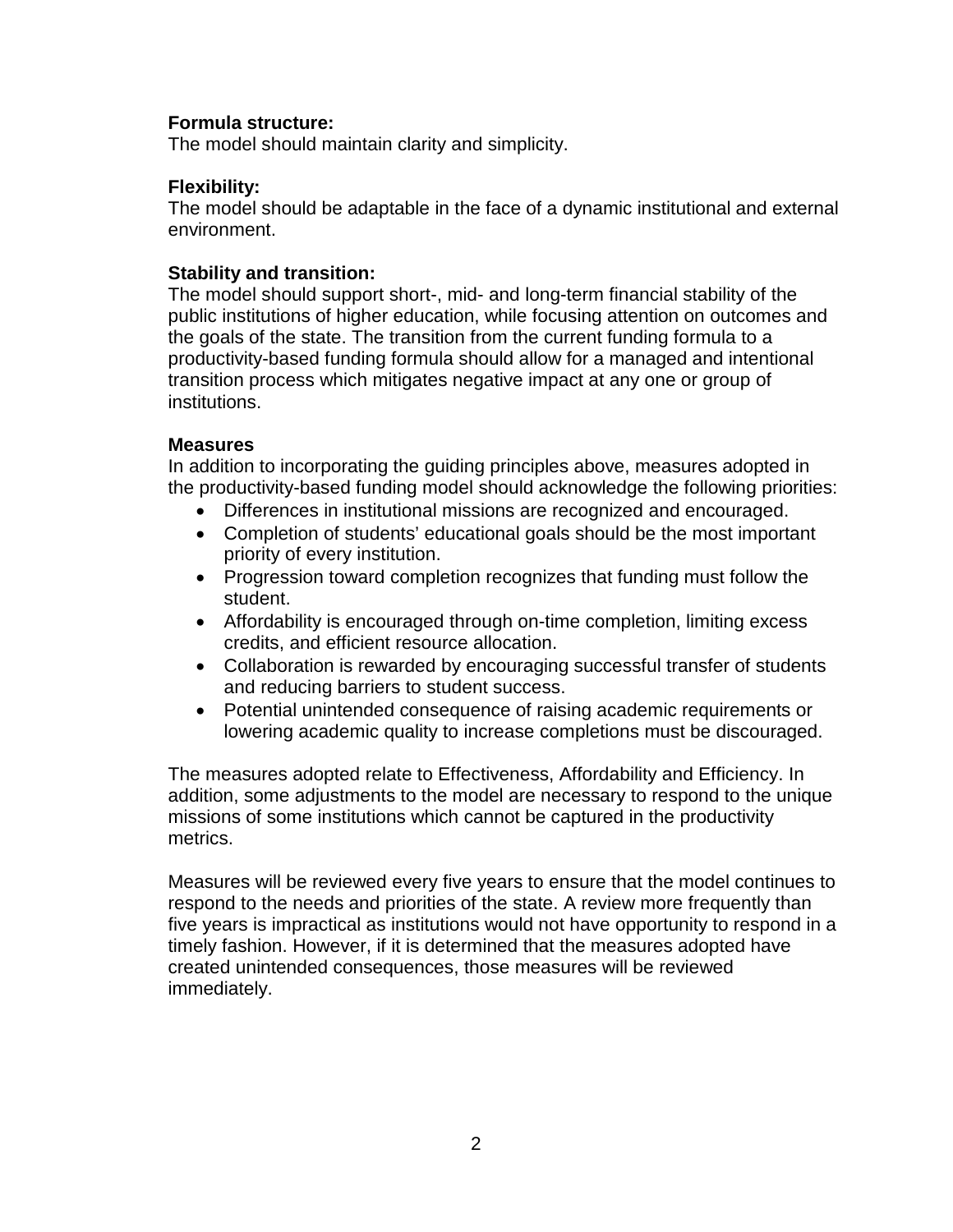# **Productivity Measures**

# **Summary of Measures**

The productivity funding formula consists of four categories: Effectiveness (90% of formula), Affordability (10% of formula), Adjustments, and Efficiency (+/-2% of formula). The metrics of the four categories are broken down below.

| <b>Effectiveness</b>                                                                       | <b>Affordability</b>                                   | <b>Adjustment</b>          | <b>Efficiency</b>                                                               |
|--------------------------------------------------------------------------------------------|--------------------------------------------------------|----------------------------|---------------------------------------------------------------------------------|
| • Credentials<br>• Progression<br>• Transfer Success<br>• Gateway Course<br><b>Success</b> | • Time to Degree<br>$\bullet$ Credits at<br>Completion | • Diseconomies of<br>Scale | • Core Expense<br>Ratio<br>• Faculty to<br>Administrator<br><b>Salary Ratio</b> |

At this time, Post-Completion Success metrics are not included in the formula but will be when adequate data is available. It has been determined that the non-credit workforce training/education metric will not be incorporated into the productivity funding model; however, the addition of this metric will continue to be evaluated in the future**.** Other future technical modifications, such as an addition of an inflationary index and refining of existing metrics, will be considered in the future as necessary.

Each metric is calculated using a three-year average based on the most recent academic year data that is available. Institutions will receive points in the productivity model according to the requirements of each metric. Points for each institution will be totaled and applied according to the weighting assigned to each metric in the effectiveness and affordability categories. Once the points for the effectiveness and affordability measures are totaled, adjustments based on diseconomies of scale will be applied. Finally, the efficiency category will be applied against the adjusted total. The final total of points will become the institution's Productivity Index.

# **Effectiveness Category**

## **Credentials**

The primary measure of effectiveness emphasizes students completing credentials that meet their educational goals and meet workforce needs of the state. The importance of credentials at each educational level are recognized. In addition, the unique characteristics of students are measured to recognize the additional resource needs of institutions which serve students' needs. Characteristics include underserved race and ethnicity, underserved income, age, and underserved academic.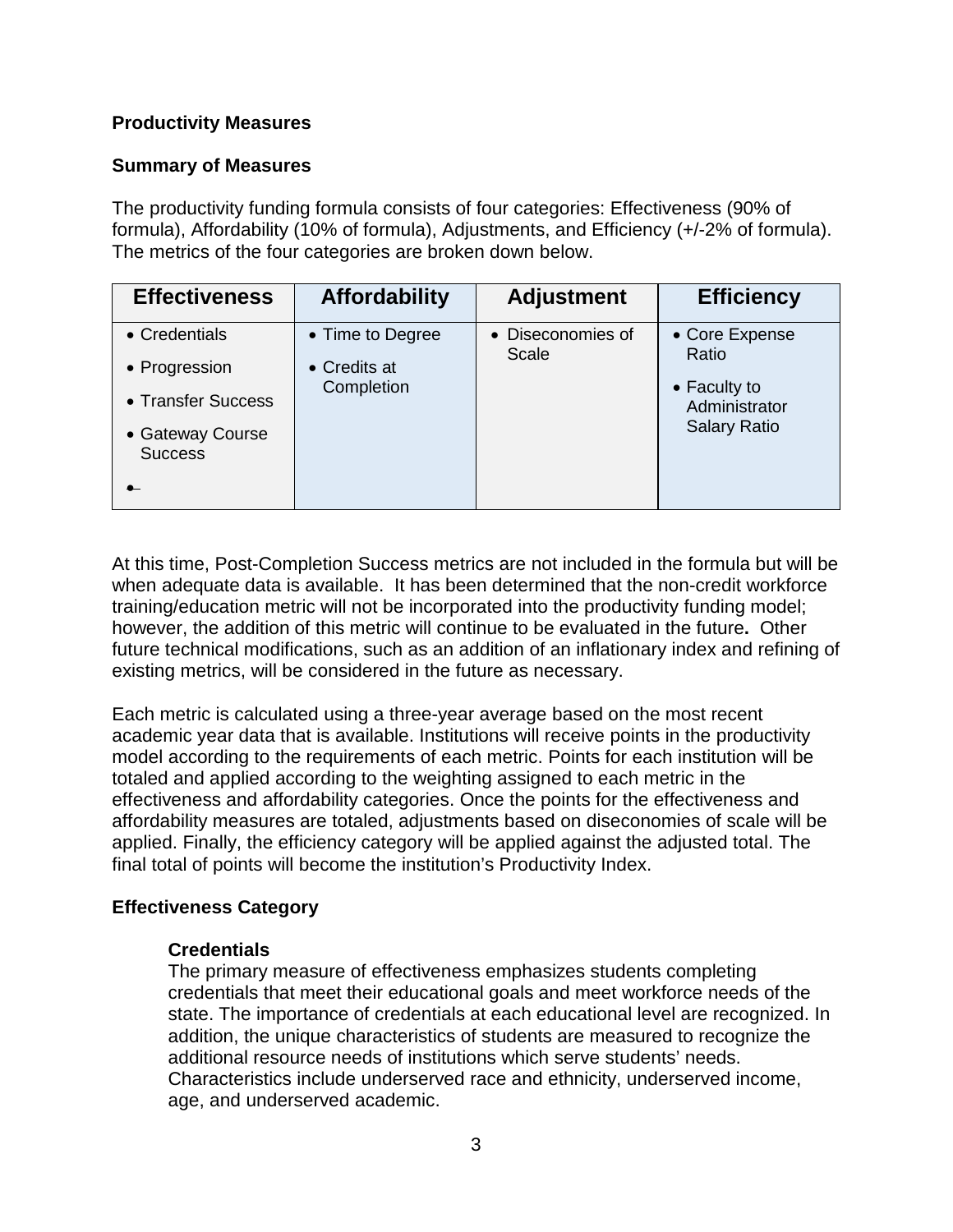The Credentials metric is weighted at forty five percent (45%) of the formula. This metric includes the average of the number of credentials awarded over the most recent three academic years, with consideration given to credentials earned by students who contribute to closing the attainment gap of underserved populations in Arkansas, as well as credentials that will help meet state workforce needs.

The Credentials metric includes the number of credentials earned in all degree levels: Certificate of Proficiency, Technical Certificate, Advanced Certificate, and Associate Degree. Designated weights are applied to each level of credential. All credentials earned in Science, Technology, Engineering and Math (STEM) and High Demand fields receive additional weights. Credentials earned by students who are underserved in the areas of race/ethnicity, income, academic preparedness and age will receive additional weight.

| Certificate of Proficiency   |  |
|------------------------------|--|
| <b>Technical Certificate</b> |  |
| <b>Advanced Certificate</b>  |  |
| <b>Associate Degree</b>      |  |

Weighting Specifications – Degree Type

| <b>STEM Credentials</b>        |           |
|--------------------------------|-----------|
| <b>High Demand Credentials</b> | $3.0 + 5$ |
| All Other Credentials          |           |

Weighting Specifications – Student Characteristics

|                                   | Undergrad |
|-----------------------------------|-----------|
|                                   | Level     |
| <b>All Students</b>               | 1.00      |
| <b>Underserved Race/Ethnicity</b> | 0.29      |
| Underserved Income                | 0.29      |
| <b>Underserved Academic</b>       | 0.29      |
| Adult (25 to 54)                  |           |

#### **Progression**

For programs requiring more than one semester to complete, progression toward a credential must be measured. A student's progression towards a degree will be recognized. In addition, the unique characteristics of students should be measured to recognize the additional resource needs of institutions which serve students' needs. Characteristics include underserved race and ethnicity, underserved income, age, and underserved academic.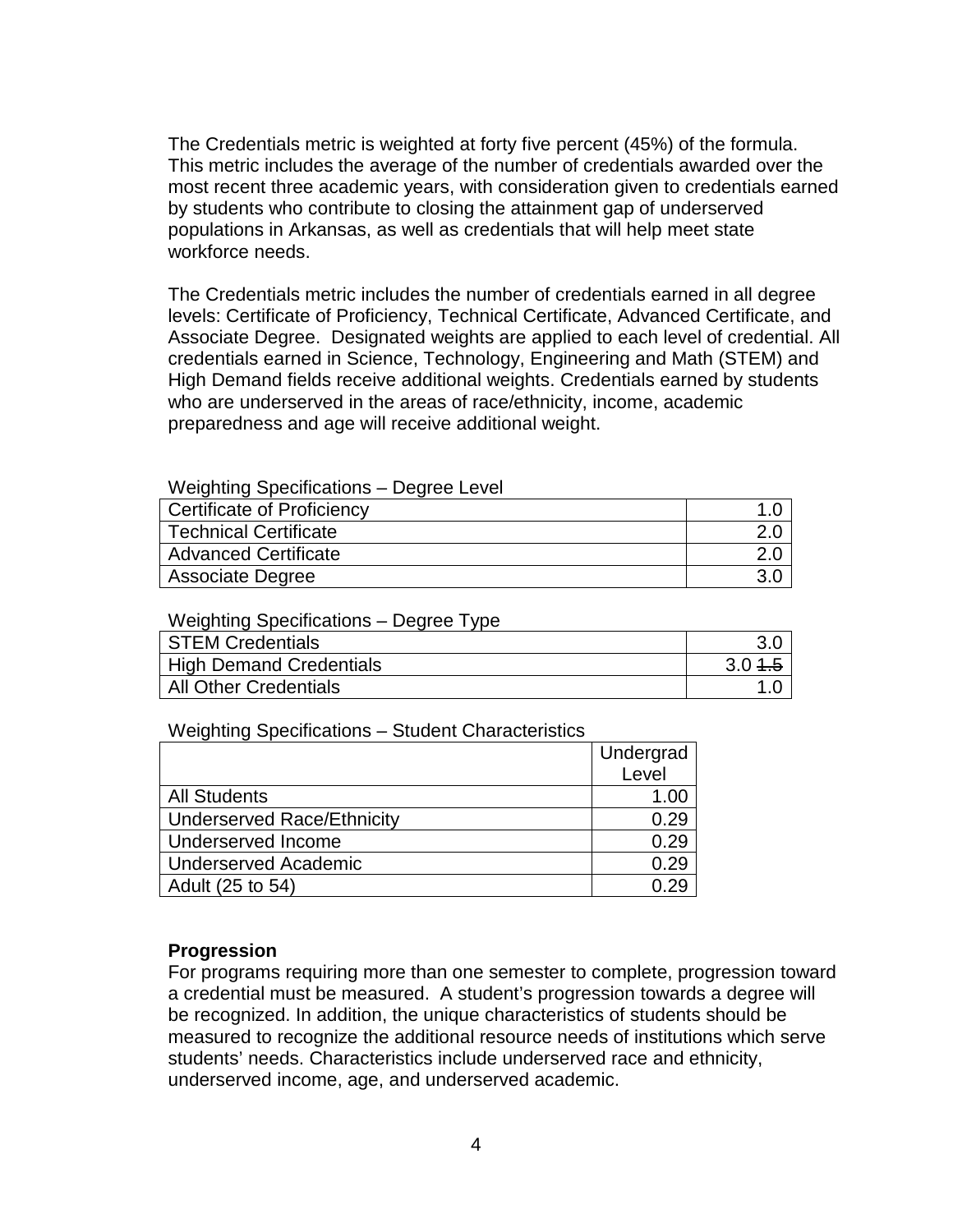The Progression Metric is weighted at twenty percent (20%) of the formula. The metric includes the average number of progression goals met by concurrent and undergraduate students at the accumulation of 15 hours, 30 hours, and 45 hours over the most recent three academic years. Consideration is given to progression goals met by students who contribute to closing the attainment gap of underserved populations in Arkansas.

#### Weighting Specifications – Student Characteristics

| All Students         |  |
|----------------------|--|
| Underserved Race     |  |
| Underserved Income   |  |
| Underserved Academic |  |
| Adult (25 to 54)     |  |

### **Transfer**

Many students begin their post-secondary work at a community college before transferring to a university to complete a bachelor's degree. The efficient and effective transfer of these students should be measured to encourage collaboration among institutions.

The Transfer Metric is weighted at fifteen percent (15%) of the formula. The metric includes the average of the number of undergraduate students over the most recent three academic years who transfer successfully from a 2-year to a 4 year institution with an Associate degree or with at least 30 earned hours of Arkansas Course Transfer System (ACTS) courses in an effort to encourage student success and institutional collaboration. Students who have received an Associate degree will be assigned additional weighting.

#### Weighting Specifications – Transfer Students

| 30 Hours of ACTS courses |  |
|--------------------------|--|
| Associates               |  |

#### **Gateway Course Success**

Gateway courses in math, English and reading-intensive courses in the humanities and social sciences are a first indicator of likely student success. This is particularly important for students who are underprepared for college-level course work. In addition, the unique characteristics of students should be measured to recognize the additional resource needs of institutions which serve these students. The designated characteristic for this metric includes underserved academic.

The Gateway Course Success Metric is weighted at ten percent (10%) of the formula. The metric includes the average of the number of successfully completed gateway courses by academically prepared and academically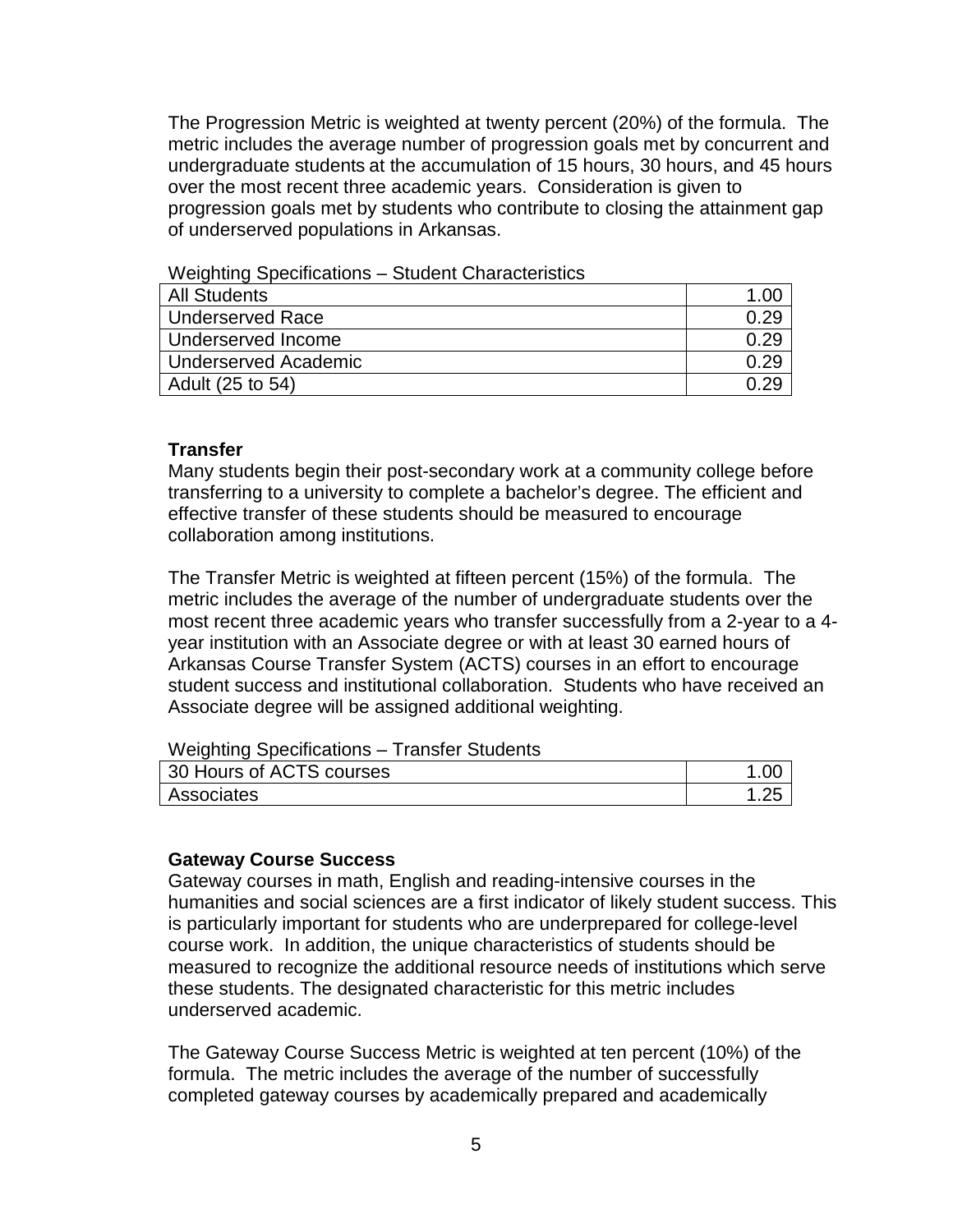underserved concurrent and undergraduate students over the most recent three academic years. The metric recognizes the completion of math, English and reading gateway courses by students with a grade of A, B, or C. Gateway courses completed by academically underserved students will receive additional weighting.

Weighting Specifications – Gateway Course Success Placement in Remedial Course 3.00 No Placement in Remedial Course 1.00

#### **Affordability Category**

#### **Time to Degree**

Affordability of a credential is impacted by the length of time it takes a student to earn a credential. Measures should encourage students to complete credentials on time; generally, two years for an associate's degree.

The Time to Degree metric is weighted at fifty percent (50%) of the affordability category. The metric incudes the average of the number of students who graduated within the recommended timeframe for Associate degrees over the most recent three academic years. On time is defined as 24 months for Associate degrees. The metric also recognizes students who complete their degree within twenty-five percent (25%) of on-time completion (up to 30 months for Associate degrees) and within fifty percent (50%) of on-time completion (up to 36 months for Associate degrees). Allowances will be made for degree programs that require more than 24 months to complete due to external accreditation, professional licensure requirements or statewide articulation agreements. ADHE will review and approve the request for allowances.

Weighting Specifications – Time to Degree

| On-Time Completion               |       |
|----------------------------------|-------|
| Within 25% of On-Time Completion | 0.875 |
| Within 50% of On-Time Completion |       |

#### **Credits at Completion**

Similar to time to degree, measuring the affordability of a credential also includes measuring the number of credit hours a student completes toward that credential. Students whose credit hour accumulation is at or near the minimum number required for a credential pay less in tuition and fees; thus, making the credential more affordable.

The Credits at Completion metric is weighted at fifty percent (50%) of the affordability category. The metric incudes the average of the number of students who graduated within the scheduled number of credits completed for Associate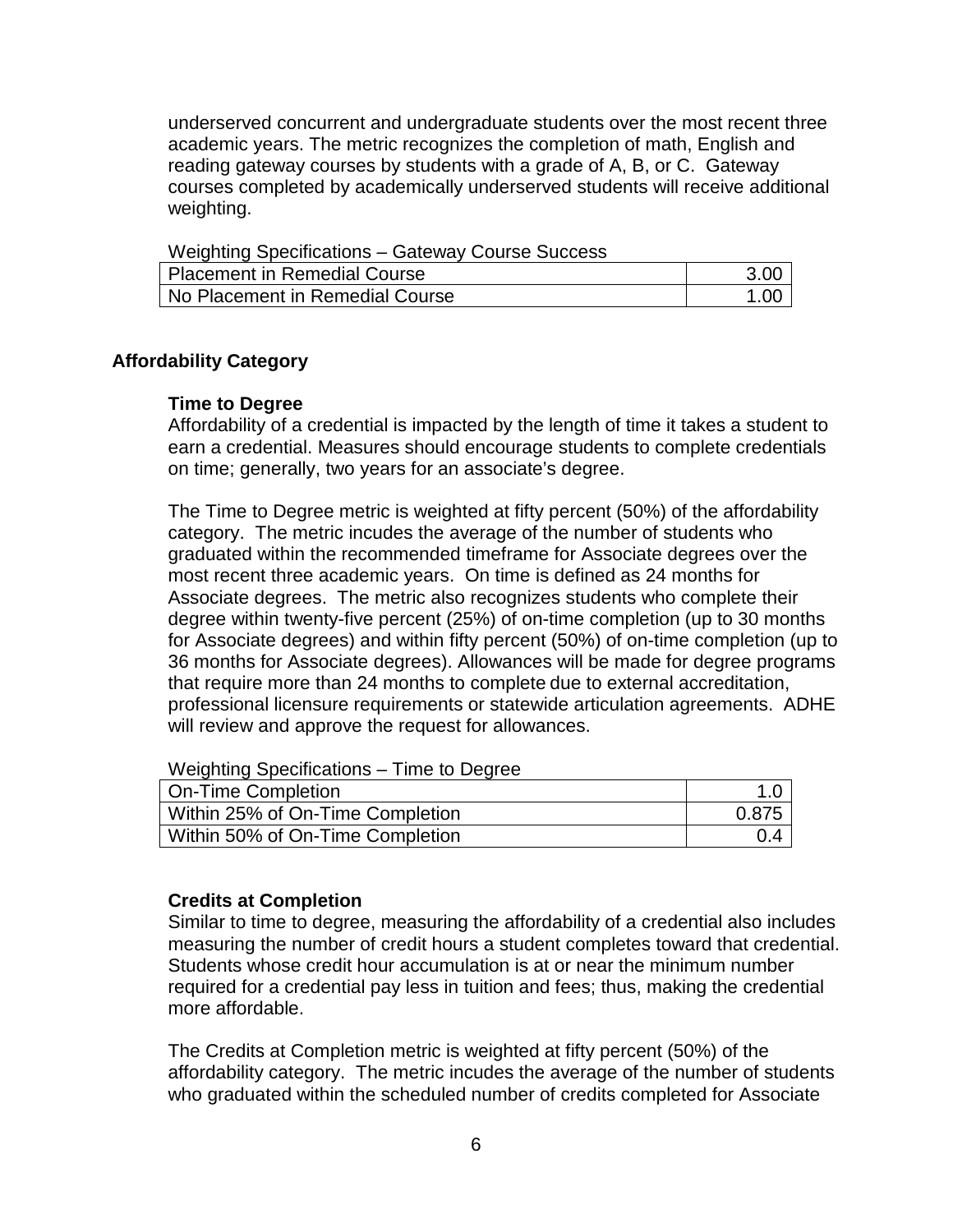degrees over the most recent three academic years. On Schedule is defined as 60 credit hours for Associate degrees. The metric also recognizes students who complete their degree within ten percent (10%) of on schedule completion (up to 66 credit hours for Associate degrees) and within twenty-five percent (25%) of on schedule completion (up to 75 credit hours for Associate degrees). Allowances will be made for degree programs that require more than 60 credit hours to complete due to external accreditation, professional licensure requirements or statewide articulation agreements. ADHE will review and approve the request for allowances.

Weighting Specifications – Credits at Completion

| On Schedule                          | 1.00  |
|--------------------------------------|-------|
| Within 10% of On Schedule Completion | 0.875 |
| Within 25% of On Schedule Completion | 0.4   |

### **Adjustments**

#### **Diseconomies of Scale**

Some institutions in the state serve rural areas with insufficient populations to support large enrollments. Adjustments should be included to acknowledge this unique aspect of mission.

The diseconomies of scale adjustment will be recognized by adjusting the comparative year productivity index score of an institution that falls into a specified student enrollment size range. The range is based on the average three-year enrollment for two-year colleges.

Adjustment Specifications – Diseconomies of Scale

| <b>Enrollment Breaks</b> | Adjustment |
|--------------------------|------------|
| Less than 30% of Average | $1\%$      |
| Less than 50% of Average | 2%         |
| Less than 70% of Average | 3%         |

## **Efficiency Category**

#### **Core Expense Ratio**

This measure is intended to encourage resource allocations which maximize spending in areas that directly impact student success and achievement of institutional mission.

The Core Expenses Ratio is weighted at fifty percent (50%) of the efficiency category. The ratio measures the expenditures on the core functions of an institution compared to the expenditures for institutional support and how the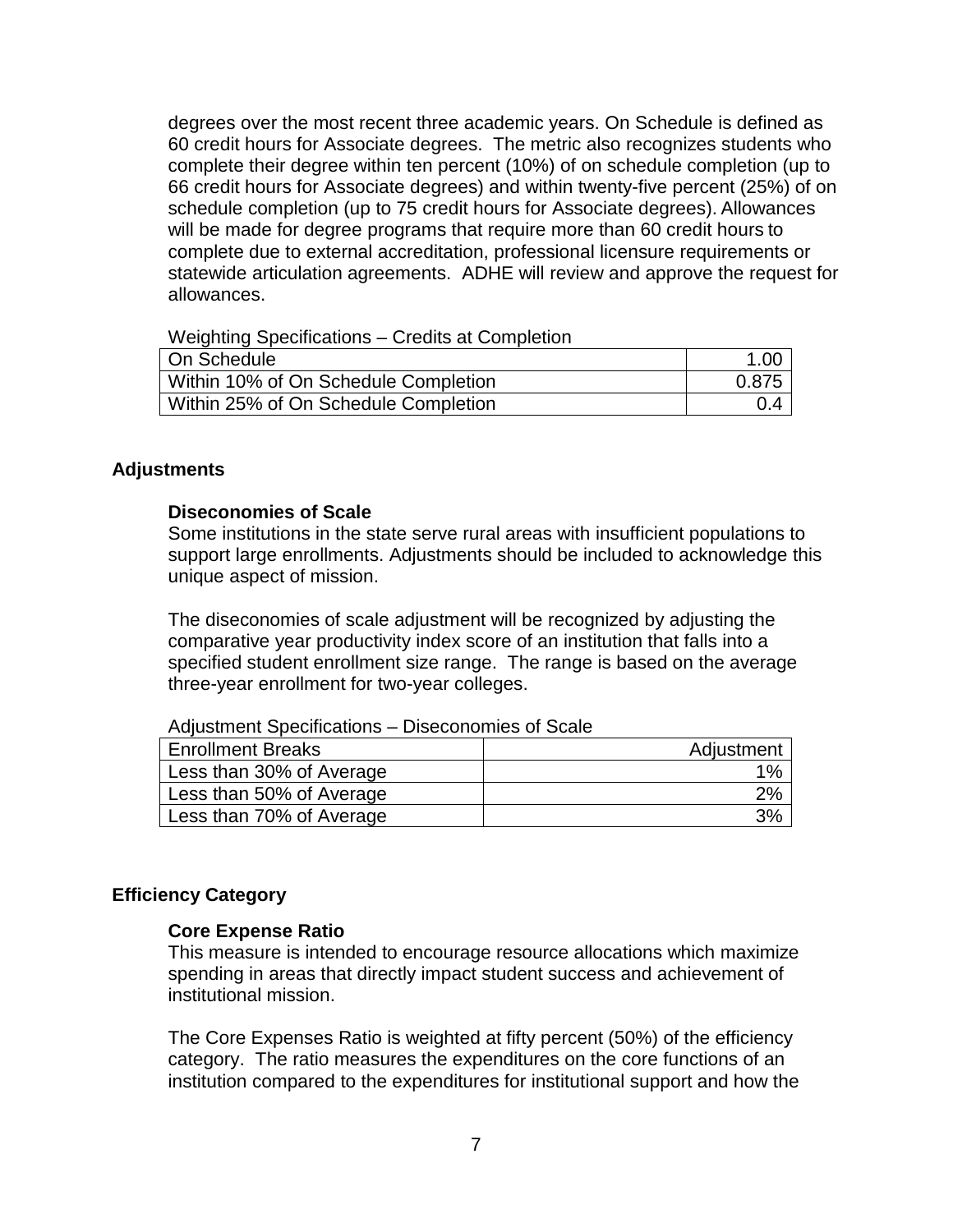ratio compares to an institution's Southern Regional Education Board (SREB) institution peer group.

The Core Expense Ratio is equal to the sum of Instruction Expenditures, Academic Support Expenditures, Student Services Expenditures, Public Service Expenditures and Research Expenditures on a per full-time equivalent (FTE) basis divided by the Institutional Support Expenditures per FTE. Data for these expenditure elements are reported to and published by the Integrated Postsecondary Education Data System (IPEDS).

The adjustment for each institution is calculated by finding the percentage deviation of the Core Expense Ratio of each institution compared to the SREB Average Core Expense Ratio for their peer group. The resulting percentage is assigned an efficiency adjustment as described in the chart below.

| % Deviation of ration from SREB | % Change to Productivity Index score |
|---------------------------------|--------------------------------------|
| Peer Group                      |                                      |
| Below -20%                      | $-2.0%$                              |
| -15.01% to -20%                 | $-1.5%$                              |
| $-10.01\%$ to $-15\%$           | $-1.0%$                              |
| -5.01% to -10%                  | $-0.5%$                              |
| $-5\%$ to $5\%$                 | 0.0%                                 |
| 5.01% to 10%                    | 0.5%                                 |
| 10.01% to 15%                   | 1.0%                                 |
| 15.01% to 20%                   | 1.5%                                 |
| Above 20%                       | 2.0%                                 |

Weighting Specifications – Core Expense Ratio

## **Faculty to Administrator Salary Ratio**

This measure is intended to encourage efficient use of administrative positions to support institutional mission.

The Faculty to Administrator Salary Ratio is weighted at fifty percent (50%) of the efficiency category. The ratio measures the expenditures on faculty salaries compared to the expenditures on institutional support salaries and how the ratio compares to an institution's Southern Regional Education Board (SREB) institution peer group.

The Faculty to Administrator Salary Ratio is equal to Instruction Salaries & Wages per FTE divided by the Institutional Support Salaries & Wages per FTE. Data for these expenditure elements are reported to and published by the Integrated Postsecondary Education Data System (IPEDS).